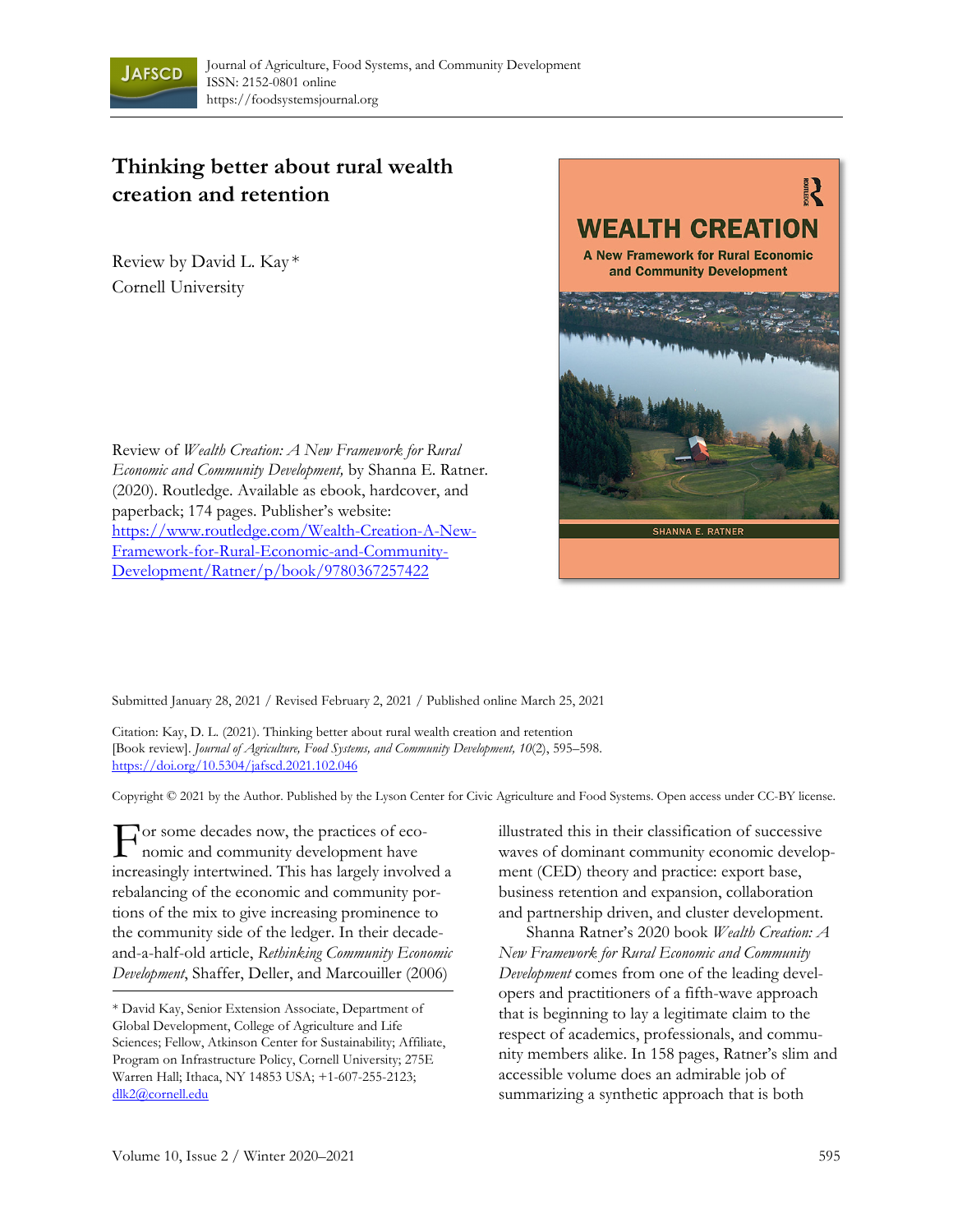informed by theory and steeped in decades of participant-observation and learning-by-doing. The author, often addressing the reader as "you," as if in the training workshops she has frequently provided, explicitly aims at writing for those with few degrees of separation from CED practice: "policy makers, practitioners in economic and community development, teachers, students [including undergraduates, I would specify], financers and funders..." (p. viii).

 Ratner draws upon a heterogeneous array of applied rural CED and systems research, but typically to support a point in her narrative arc rather than in a more muscular effort to prove the point. The "WealthWorks" approach, as described in the book, has enough of a track record to offer a trove of success stories, and the author generously interleaves her book with insights garnered from case studies, especially those from the Ford Foundation's eight-year experiments with the approach in Central Appalachia, the Deep South, and the Lower Rio Grande regions of rural America. Readers of this journal will also appreciate that while the phrase "food systems" is absent from the *Wealth Creation* index, the book draws on the WealthWorks focus in these regions on food system and forest products, along with initiatives in the housing, energy, and finance sectors.

 I would also remark here that while both the "rural" and the "local" figure extensively and with a strongly positive valence in Ratner's book and professional history, her centering of the importance of scale underscores her pragmatic commitment to regionalism and her recognition of the significance of globalization, along with her misgivings about autarky. In fact, Ratner's primary allegiance is to forging connections that serve to overcome systemic inequities, as encapsulated in her assertion that, "Economically marginalized places and people will stay poor unless they are connected to larger economies" (p. 5). Ratner is a Donella Meadows Leadership Fellow, and that tradition of systems thinking offers a thread that binds together the different strands of the book.

 As heralded by the logical flow of the book's chapter titles, a small number of big concepts are arranged to create the framework that defines the distinctive approach to development presented in *Wealth Creation.* Some among the 10 chapters mapping the territory Ratner will survey highlight her central themes: What is/are Wealth? Wealth Creation Value Chains? How do ownership and control change the game? What does it mean to be demand driven? Other chapters dissect the roles of scale, technology, investors, impact measurement, and value chain coordinators in wealth creation. Many of these are worthy of commentary longer than is possible here, and the readers will appreciate engaging with the text themselves. However, I want to highlight with approval the emphasis given to the "critical roles of wealth creation value chain coordinators and coaches" (p. 138). Ratner both recognizes and advocates that fully equipped organizations and individuals with all the requisite attributes are essential to sustainable development and systemic change, while acknowledging they are scarce. Her experience-based reassurance is that the capacity to grow into these roles is inherent in many local and regional organizations and can emerge if they are offered the right kind of "training, coaching, and support" (p. 145).

 Overarching all other concepts marshalled by Ratner is her definition of wealth and its significance in "wealth creation value chains." Unlike conventional chains that measure the value added at each stage of production in narrow market metrics, wealth creation value chains incorporate the "full range of values consumers want to support" (p. 29). In practice, WealthWorks adapts the "community capitals" precepts developed in the 2000s (Emery & Flora, 2006) which appropriated narrower economistic conceptualizations of capital and applied them to a broader array of market and nonmarket assets or capitals (social, natural, etc.) that support CED. Importantly, this enables the deployment of a "wealth matrix" to draw attention to and steer accounting toward the effects of investments in multiple stocks of capital, each of which supports community and individual wellbeing, and perhaps most crucially draws attention to synergies and trade-offs between capitals. Ratner's adaptation slightly redefines some forms of capital and adds an eighth ("intellectual" capital), arguing that "investing in intellectual, individual and social capital … has proven to be the starting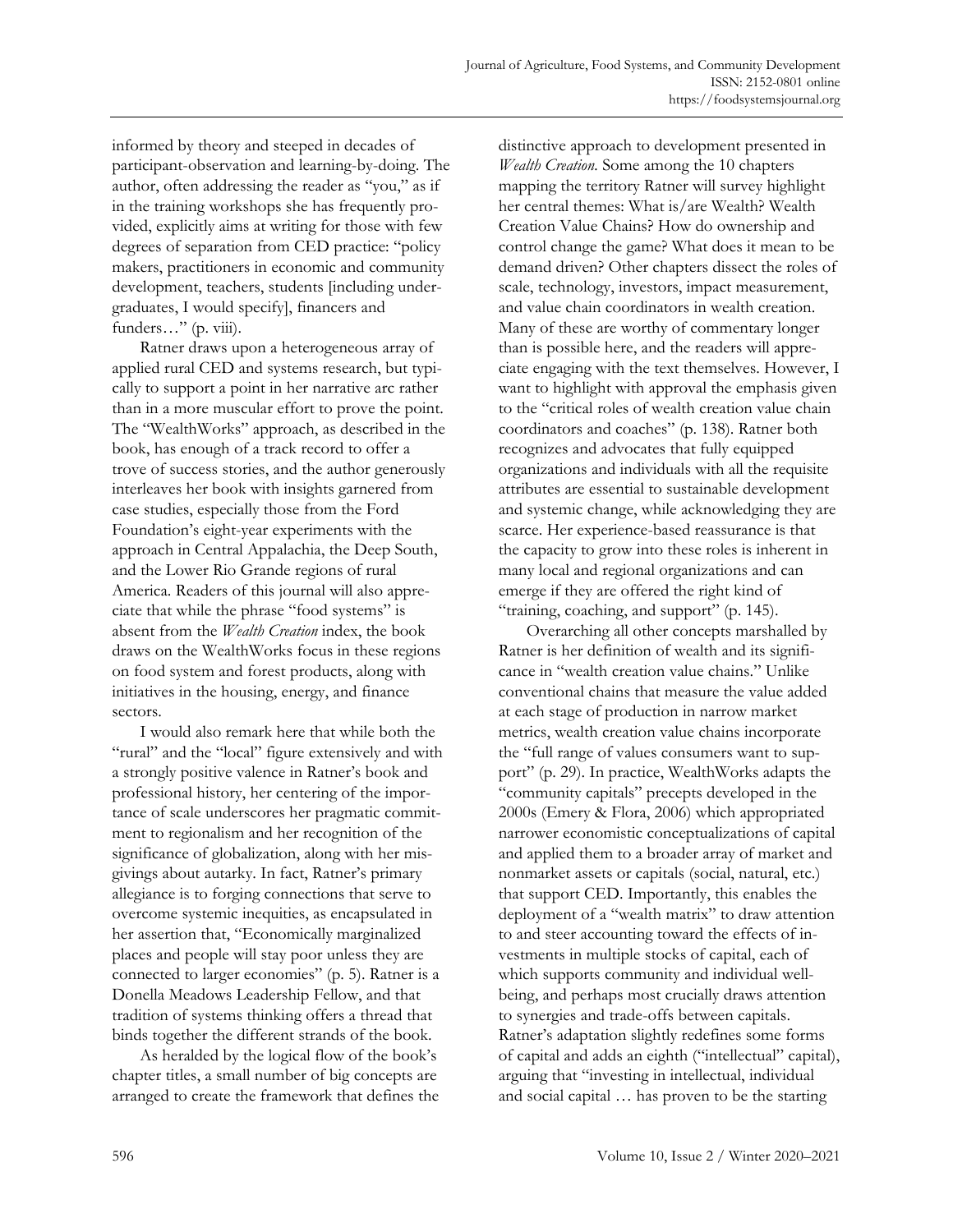point for wealth creation in the poorest areas of rural America" (p. 11).

 Accepting an inclusive definition of wealth leads in a straight line to the need for better wealth measurement, "never a simple quantitative process" (p. 132). The chapter on measurement, in harmony with the overall WealthWorks approach, proposes guidelines and considerations for measurement of each form of capital rather than offering a list of decontextualized "correct" or "best" measures. Ratner's advocacy for measurement emphasizes not just the accountability that measurement enables, but also its contributions to learning and improvement.

*Wealth Creation* is full of gestures of boundless ambition, but all are ultimately grounded in an earned pragmatism. An example of the ambition from an apt musing in the preface: "What would happen if we could reinvent capitalism so the invisible hand becomes visible?" (p. viii). In response to her own question, Ratner makes a compelling if challenging case for a thoroughgoing decommodification of market relationships, coupled with an argument for the acceptance of a need for an even more thoroughgoing understanding of (potential) market demand. She aims broadly to "transform the way we think and approach our world and to produce positive changes at meaningful scale" (p. 25). But pragmatism infuses her concluding chapter: "Transforming market relationships cannot happen without building actual relationships between people. … WealthWorks is not a silver bullet; it is hard work without guarantees" (p. 157).

 As is perhaps inevitable in a brief book of this nature, the reader may sometimes feel that certain ideas and assertions are too scantily clad to be as authoritative or set in context as they might have been in a longer work. What wisdom have WealthWorks practitioners gained that is shared, or not, with practitioners of another increasingly influential approach to systems change, namely "collective impact" (see Hoey, Colasanti, Pirog, &

Fink Shapiro, 2017), for example in comparing the roles of "value chain coordinators" and "backbone organizations"? How should the reader think about the lack of explicit attention to what is known about "entrepreneurship," whether private-sector or social? What is the relationship between WealthWorks and the Rural Wealth Creation approach that for some years now has been elevated, adopted, and evaluated by the U.S. Department of Agriculture (Pender, Marré, & Reeder, 2012)? Does the book's worthwhile and important emphasis on measurement of capital stocks, and on changing "mindsets" in order to make "the larger system visible" (and more), demand too much investment in what some might label "capacity building" to make WealthWorks itself scalable? In other words, is the approach too demanding to be institutionalized and routinized, or might it lend itself to being widely reproducible in practice?

 During Shaffer et al.'s review of leading CED approaches up to the turn of the last century, they raised into prominence two essential CED tasks threading through all: understanding the full range of choices available and engaging collaborators in building a long-term strategy. These tasks involve exceptional openness to new ideas and new relationships. Each of the tasks, too often approached casually or taken for granted, requires motivation, persistence, adaptability, communication, and an unadulterated commitment to hard work. The wealth creation framework advocated for in Ratner's book, informed as it is by a community development philosophy, does not offer a cut-anddried recipe for CED success. However, as emphasized in Ratner's title, it does offer a valuable framework for those involved in complex development systems. *Wealth Creation* can guide toward success those individuals and organizations working for better, more equitable, and more sustainable personal and community futures—so long as they are prepared to actively embrace the prospect of inevitable challenges and are imbued with a knack for learning by doing.

## **References**

Emery, M., & Flora, C. (2006). Spiraling-up: Mapping community transformation with Community Capitals Framework. *Community Development, 37*(1), 19–35. https://doi.org/10.1080/15575330609490152